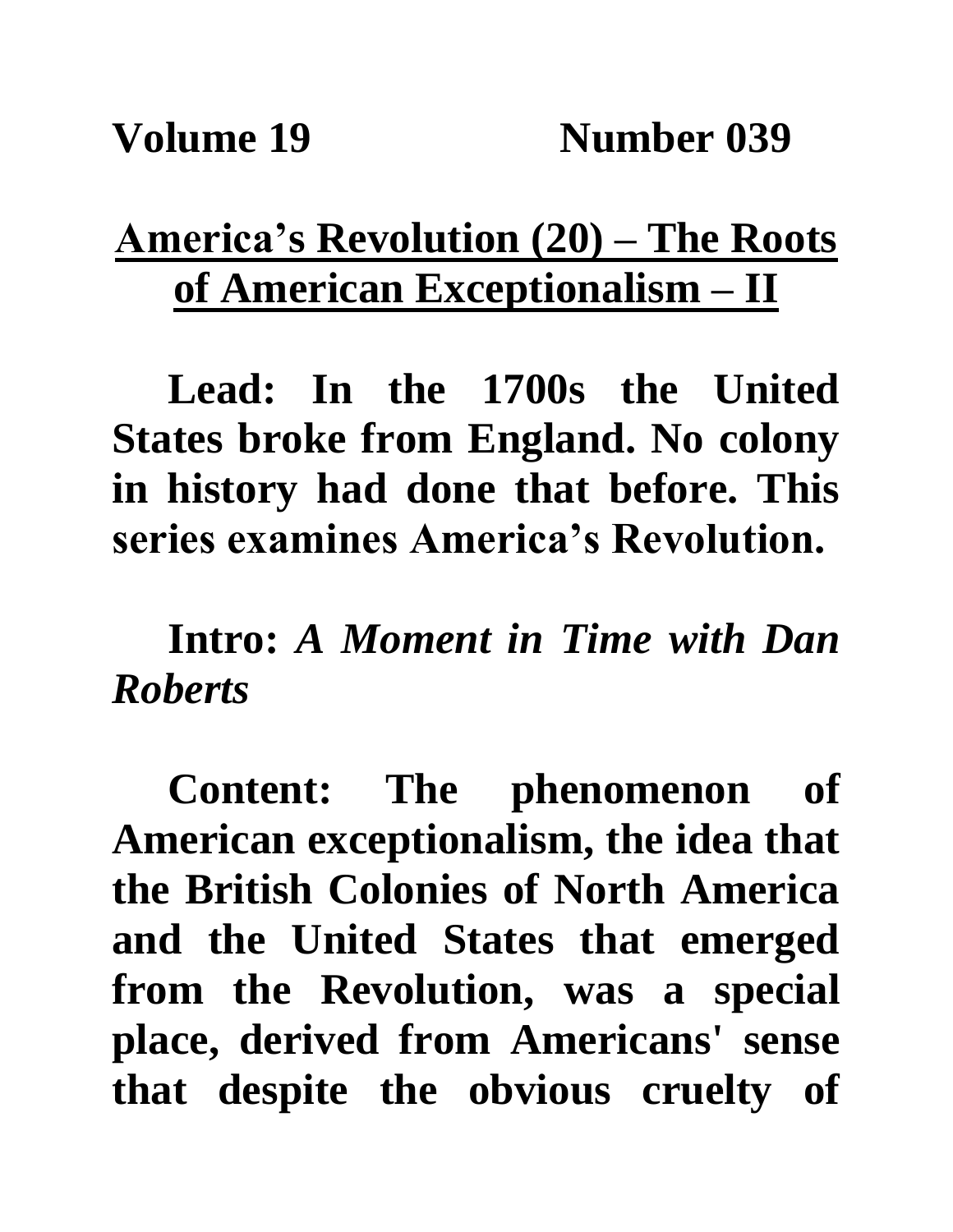**Native American near genocide and chattel slavery, they had carved a kingdom of liberty out of a wilderness. Yet, perhaps more important in the idea of exceptionalism was the conviction that Americans were on a divine mission, that they had been placed on the continent by the hand of Providence.** 

**Whether they gathered in cool Calvinist New England churches or Quaker meetinghouses or New Light evangelical chapels or quiet establishment churches in the South or among rationalists occupying no interest in worship at all, the vast majority of Americans were convinced that Nature and Nature's God had planted English institutions on the**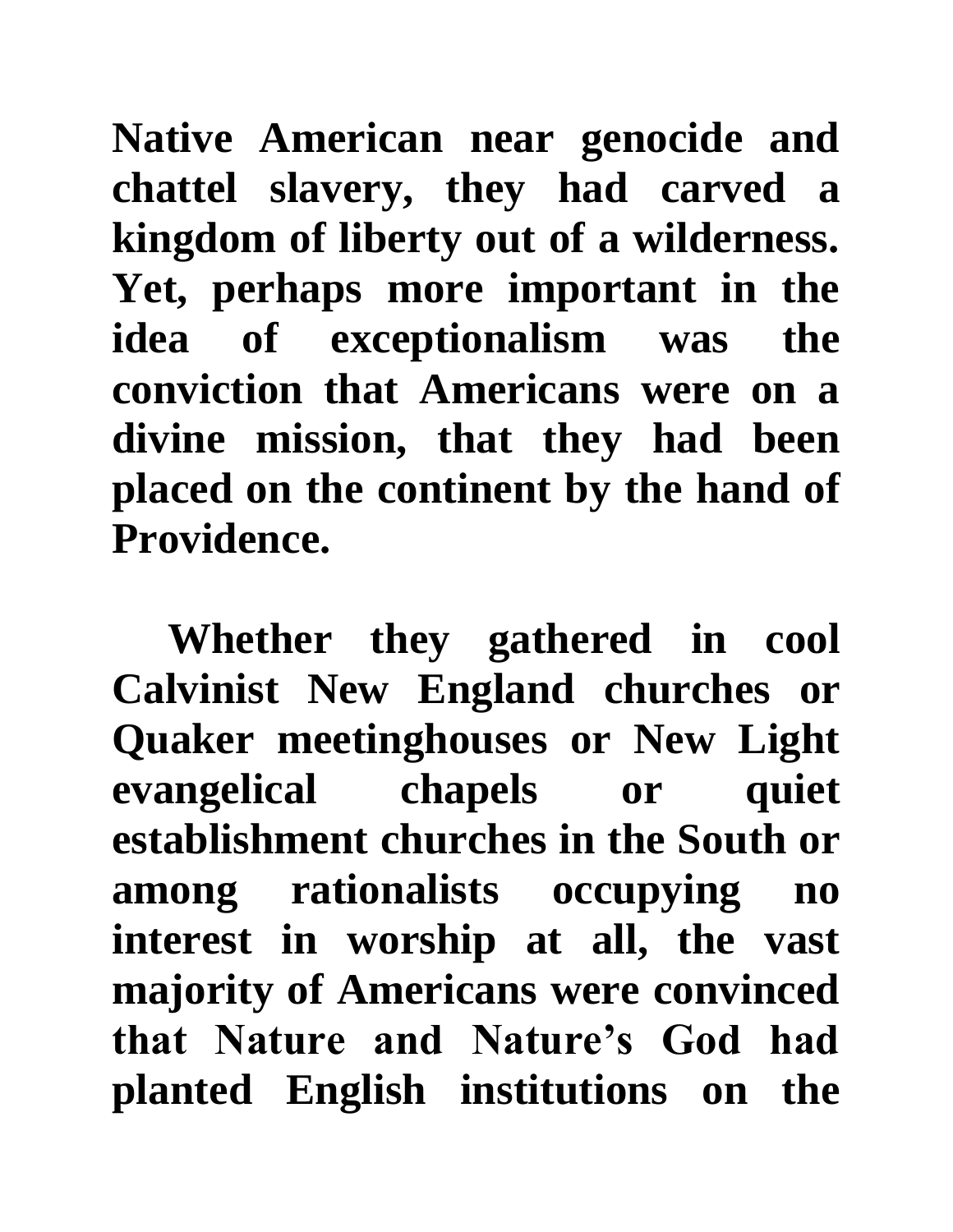**continent and that, in the words of Robert Middlekauff, "providential order appeared most clearly in the progress of an increasing, flourishing people."**

**Therefore, when it came time to declare their independence from Britain they claimed this divine entitlement as a normal course of their evolution as a nation and a people, a special people, an exceptional people, living in a human enterprise, a society, though clearly flawed, which had at its roots a divine vocation.**

**At the University of Richmond's School of Professional and Continuing Studies, I'm Dan Roberts.**